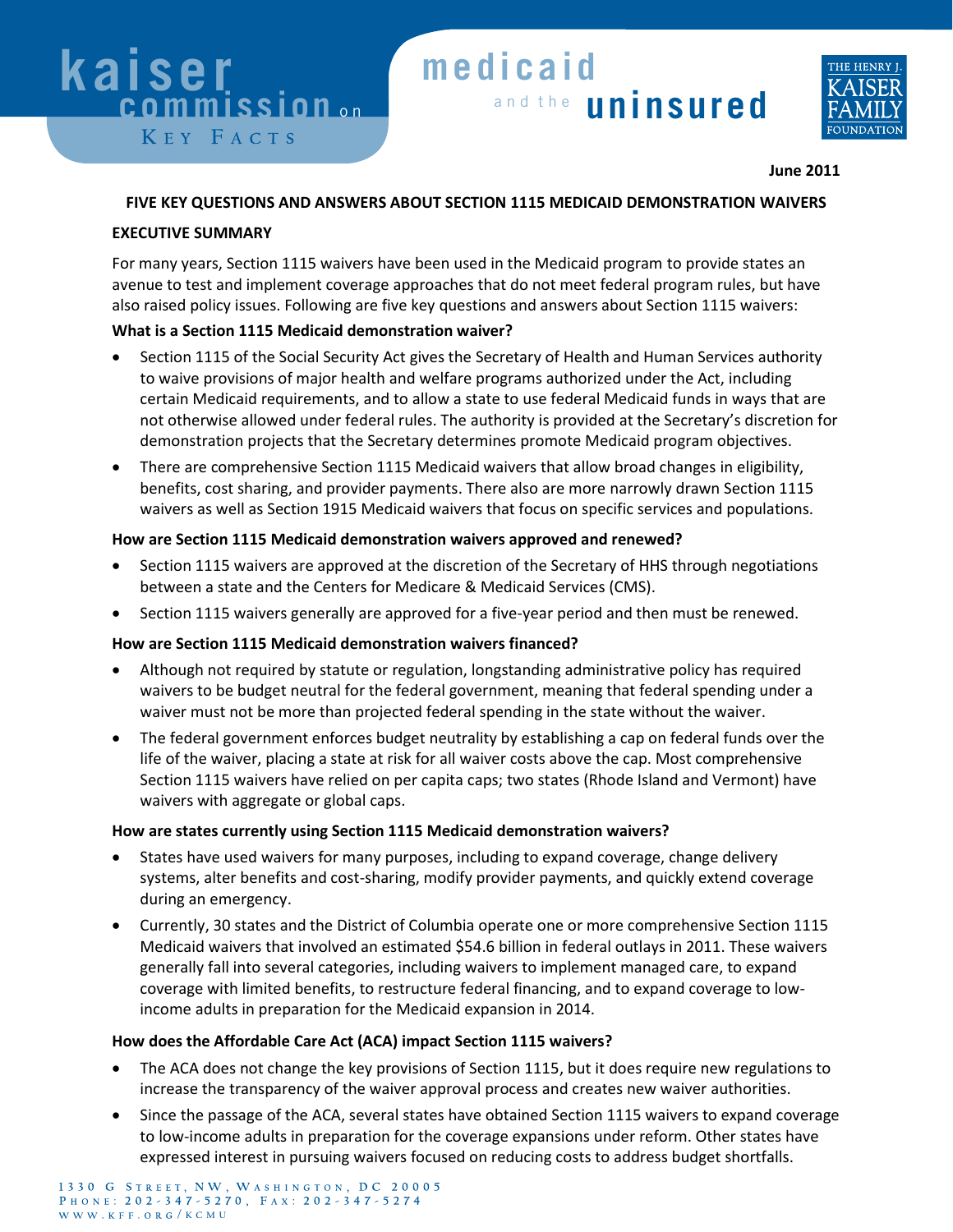#### **1. WHAT IS A SECTION 1115 MEDICAID DEMONSTRATION WAIVER?**

**Section 1115 of the Social Security Act gives the Secretary of Health and Human Services (HHS) authority to waive provisions of major health and welfare programs authorized under the Act, including certain requirements in Medicaid.** The Medicaid program is a jointly financed partnership between the federal government and states. The federal government provides open-ended federal matching dollars for allowable state spending on Medicaid, and states administer the program on a day‐to‐day basis. To receive federal Medicaid matching funds, states are required to meet federal core requirements, which include covering a specific set of eligibility groups and benefits. States also can choose to cover optional groups and benefits with federal Medicaid matching funds and have substantial discretion to determine how care is delivered as well as how and what providers are paid. Under Section 1115 of the Social Security Act, the Secretary of HHS can allow a state to receive federal Medicaid matching funds to operate its Medicaid program in ways not otherwise allowed under federal rules as long as the Secretary determines the initiative is a demonstration project that promotes the objectives of the program. The Secretary's waiver authority is broad, but it is not unlimited. There are some program elements the Secretary does not have authority to waive, such as the federal matching payment formula.

**There are comprehensive Section 1115 waivers and more narrowly drawn waivers.** States can obtain "comprehensive" Section 1115 waivers that make broad changes in Medicaid eligibility, benefits and cost sharing, and provider payments. There also are more narrow Section 1115 waivers that focus on specific services, such as family planning services, or populations, such as people with HIV. The ACA creates an additional Section 1115A waiver authority that establishes the Center for Medicare and Medicaid Innovation (CMMI) to test, evaluate, and expand different service delivery and payment methodologies to foster patient-centered care, improve quality, and slow cost growth in Medicare, Medicaid, and CHIP.<sup>1</sup> Other Medicaid waivers authorized under Section 1915 of the Social Security Act permit states to enroll Medicaid beneficiaries in mandatory managed care or provide home and community based services to people who would otherwise need nursing home care.

**Section 1115 waivers are intended to be research and demonstration projects to test and learn about new approaches to program design and administration.** Because waivers are intended to be research and demonstration projects, federal law requires that they be formally evaluated. However, for many years, there has been a limited focus on waiver evaluations. In the early- to mid-1990s there was some formal waiver evaluation, including several federally-funded, multi-state evaluations conducted by independent contractors.<sup>2</sup> However, as the volume of waivers increased and research budgets became more constrained, the focus turned away from multi-state, federally-funded evaluations to more statespecific, state-funded evaluations.<sup>3</sup> Although all states have been required to complete evaluations of their waivers, not all evaluations are publicly available and no comprehensive summary of evaluation findings is available. The diminished focus on evaluation and limited availability of evaluation findings restricts the ability for researchers, policymakers, and other stakeholders to identify the impacts of and lessons learned from Section 1115 waivers to date. The ACA requires the Secretary of HHS to issue regulations that provide a process for the periodic evaluation of each Section 1115 waiver as part of regulations designed to increase the transparency of the waiver approval and renewal process.<sup>4</sup>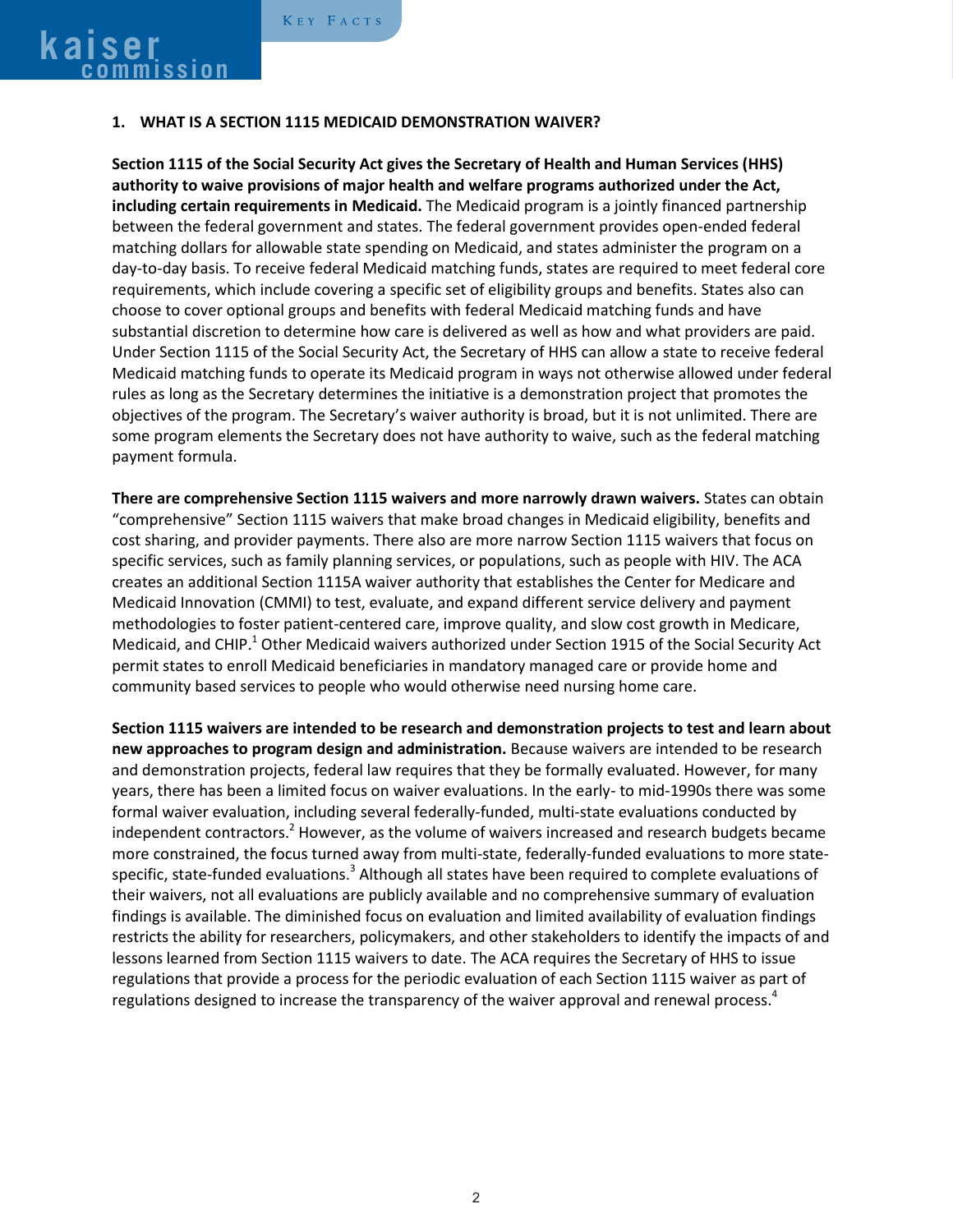#### **2. HOW ARE SECTION 1115 MEDICAID DEMONSTRATION WAIVERS APPROVED?**

**Waivers are approved and renewed through negotiations between a state and HHS.** The process for obtaining a Section 1115 waiver begins with a state submitting an application to the Centers for Medicare & Medicaid Services (CMS), although states often discuss waiver ideas with CMS or submit concept papers before submitting an application. Staff members from CMS review the waiver application usually with the involvement of other HHS agencies and the Office of Management and Budget. During this time, significant negotiation may occur between the state and HHS. If a waiver is approved, CMS issues an award letter to the state, along with attachments listing the specific sections of the Social Security Act and applicable regulations that are being waived or modified and the types of expenditures allowed as well as the terms and conditions of approval, including a budget neutrality agreement. There has been significant variation in the length of time it takes to get final approval of a waiver. There also is variation across states in the role of state legislatures in the waiver approval process with many states requiring authorizing legislation for waivers and others having little or no involvement of the state legislature. 5

**Section 1115 waivers generally are approved for an initial five-year period and must be renewed to continue operations past that period.** In general, Section 1115 waivers are approved for an initial fiveyear period.<sup>6</sup> At the end of the initial approval period, a state must obtain a renewal of the waiver to continue operations under it. Waiver renewals typically are for a three-year period. Some waivers have been continually renewed over many periods, allowing waiver operations to continue for many years.<sup>7</sup> The ACA gives the Secretary discretion to extend five-year renewals for waivers that include a focus on dual eligibles who receive assistance from both Medicaid and Medicare.<sup>8</sup>

**Given the significant program changes that can occur under waivers, the transparency of the waiver approval and renewal process is important.** In the mid-1990s, efforts were made to establish public process policies at the federal and state level by providing regular notice of waivers in the Federal Register with a comment period and requiring states to describe processes used to obtain public input as part of their waiver proposals.<sup>9</sup> However, commitment to these practices faded. Analyses by the Government Accountability Office (GAO) in 2002 and 2007 concluded that the public did not have sufficient opportunity to learn about and comment on pending waivers at the federal level and that there was significant variation in public input opportunities at the state level.<sup>10</sup> The ACA directed HHS to issue regulations to increase the transparency of the Section 1115 waiver approval and renewal process and to allow for public input at both the state and federal level. Proposed regulations were released in September 2010, which include specific requirements related to public notice and input processes at both the state and federal level. $^{11}$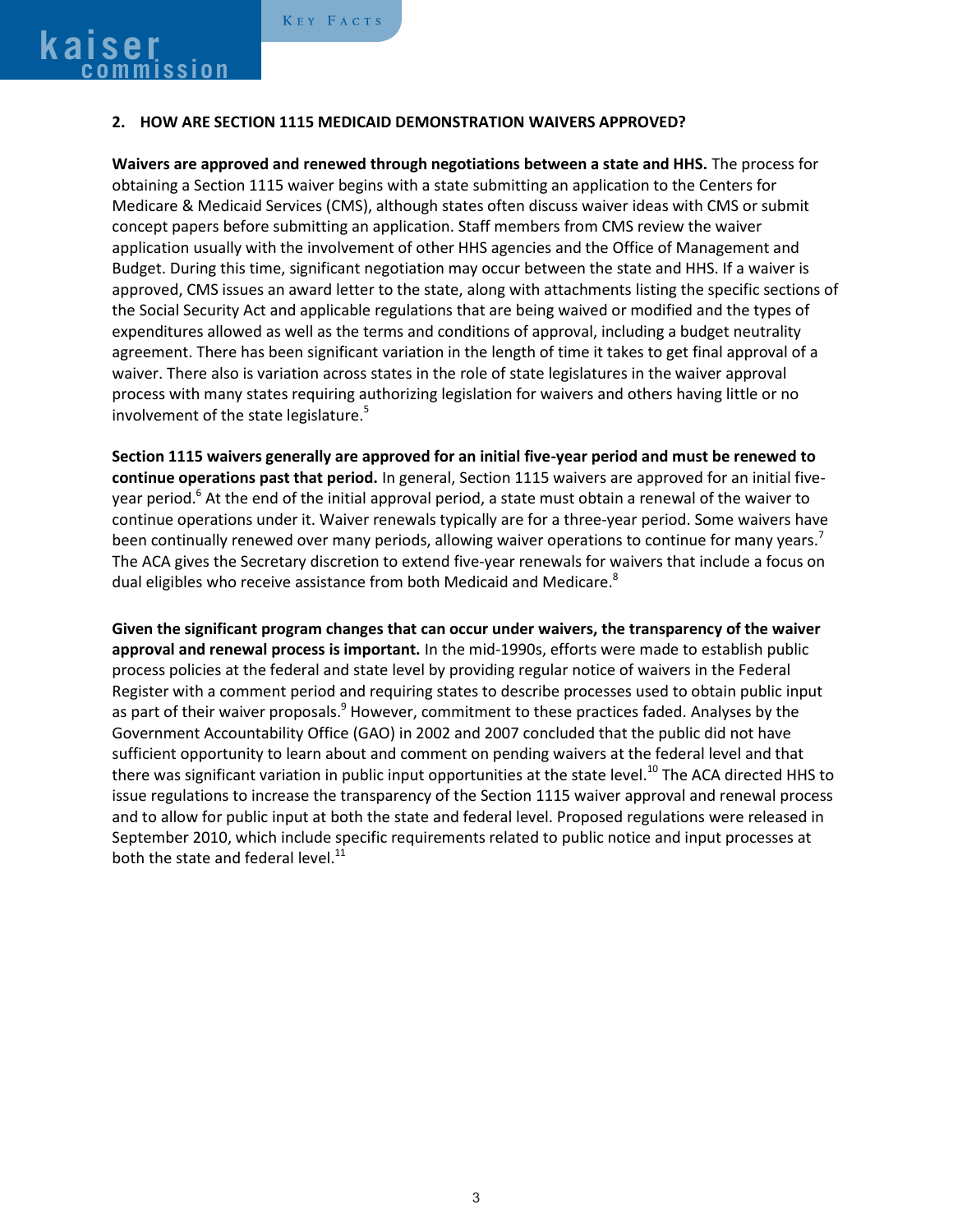#### **3. HOW ARE SECTION 1115 MEDICAID DEMONSTRATION WAIVERS FINANCED?**

**Although not required by statute or regulation, under longstanding administrative policy Section 1115 Medicaid waivers have been required to be budget neutral for the federal government.** This means that federal spending under a waiver must not be more than projected federal spending would have been for that state without the waiver. The projection of federal costs without the waiver is among the issues subject to negotiation between the state and CMS during the waiver approval process.

**The federal government enforces budget neutrality by establishing a cap on federal funds over the life of the waiver, placing a state at risk for all waiver costs that exceed the cap over the life of the waiver.** Budget neutrality caps are established based on the projection of what state spending would be in the absence of the waiver and can be set on a per capita or global basis. As noted, the projection of state spending is among the issues subject to negotiation between a state and CMS as part of the waiver approval process. Analyses by the GAO have identified problems with methods used to establish budget neutrality caps in some waivers and concluded that the caps in these waivers were set above the levels of what federal spending would be without the waiver.<sup>12</sup>

**Most comprehensive Section 1115 waivers have relied on per capita caps.** These caps limit the amount of federal funds a state can receive for persons covered under the waiver based on pre-set per person costs. Under a per capita cap, federal matching funds automatically adjust for enrollment levels but not for higher than projected per person costs.

**Two states (Vermont and Rhode Island) currently have waivers that operate under aggregate caps.**  These aggregate or global caps place a total limit on federal funding for waiver-related expenditures and do not adjust for higher than projected enrollment or per person cost increases. While these waivers place a total limit on federal Medicaid matching funds for activities covered by the waivers, they do not serve as models to assess the potential impacts of current proposals to turn Medicaid into a block grant program. Although these waivers were intended to be budget neutral, analyses suggest that the caps for these waivers were set at a generous level, allowing for increased federal funding than the states would have received without the waivers.<sup>13</sup> In contrast, current discussions of turning Medicaid into a block grant program are focused on federal deficit reduction and would significantly reduce federal funding provided to states.<sup>14</sup>

**Federal funds made available under Section 1115 Medicaid demonstration waivers are Medicaid matching funds.** They match state expenditures for services and populations that are allowable under the waiver up to the established budget neutrality cap. The state must pay its share of these costs as determined by the Medicaid matching rate formula, which, as previously noted, is not subject to waiver.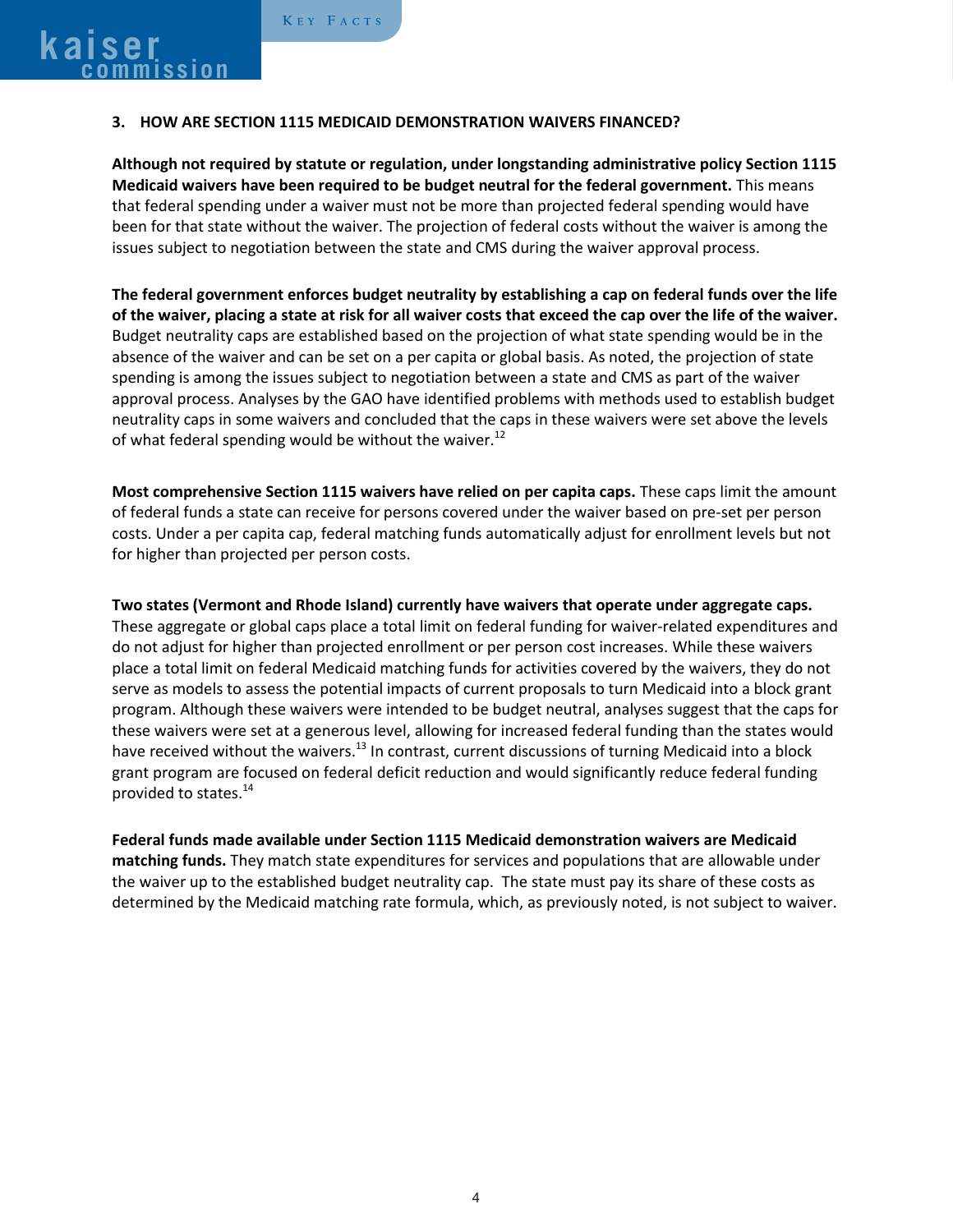#### **4. HOW ARE STATES CURRENTLY USING SECTION 1115 MEDICAID DEMONSTRATION WAIVERS?**

From Medicaid's beginning in 1965 through the early 1990s, there were many Section 1115 Medicaid waivers but most were small in scope. In the 1990s, there was a significant spurt in waiver activity, and, since then waivers have become more numerous and broader in scope. States have used waivers for many purposes, including to expand coverage, change delivery systems, alter benefits and cost sharing, modify provider payments, and quickly extend coverage during an emergency. As of April 2011, 30 states and DC were operating one or more Section 1115 Medicaid waivers, which involved an estimated \$54.6 billion in federal outlays in 2011 and accounted for nearly 20% of federal Medicaid spending.<sup>15</sup> Most of these waivers fall into the following categories. (See also Appendix A.)

**Ten are primarily managed care waivers, most of which also expanded coverage and were originally approved in the mid-1990s.** These waivers generally allowed states to implement broader managed care systems than were permitted under federal law at the time and many used the savings from managed care to offset the costs of expanding coverage to additional groups. The flush economy in the mid- to late-90s helped support expansions, and some of these waivers resulted in significant coverage gains.<sup>16</sup> The experiences of these waivers also paved the way for changes in the Balanced Budget Act of 1997 that gave states new authority to implement managed care arrangements without a waiver. More recently, Florida received approval for a waiver in 2005 that allowed the state to make a number of program changes including implementing managed care. However, the state's approach to managed care is distinctly different from arrangements in other states in that it shifts new authority from the state to private managed care plans to make certain determinations regarding covered benefits and cost sharing requirements**. 17**

**An additional ten waivers primarily expand coverage to non-disabled parents and/or other adults, but with a more limited benefit package than the state otherwise provides in Medicaid.** In a number of cases, the benefit package is also more limited than allowed under the core federal Medicaid benefit requirements, for example, limited solely to primary care services or a premium subsidy for the purchase of private coverage. These waivers were originally approved between 2002 and 2009, with many being approved under the Health Insurance Flexibility and Accountability (HIFA) waiver initiative released by the Bush Administration in 2001. HIFA encouraged states to use waivers to expand coverage within "current level resources" and offered new authority to reduce benefits and increase cost sharing for existing beneficiaries to offset expansion costs. The size of expansions varies across these waivers, but, overall, the coverage gain under them has been relatively limited.<sup>18</sup> Oregon and Utah also used the HIFA authority to reduce benefits and increase cost sharing for some previously eligible groups under their waivers. Oregon's waiver (Oregon Health Plan 2) replaced an earlier managed care waiver (Oregon Health Plan), and primarily resulted in coverage losses rather than gains.<sup>19</sup> Further, separate from the ten waivers that expanded limited benefits, during this same period, Tennessee replaced a managed care waiver (TennCare), with a new waiver (TennCare II) that focused on reducing coverage and costs.<sup>20</sup>

**Two waivers alter the Medicaid financing arrangement by establishing a global cap on federal Medicaid funds.** These include a waiver in Vermont, approved in 2005, and a waiver in Rhode Island approved in 2009, which put the states at risk for all costs beyond their global caps.

**Five waivers extend coverage to adults as part of broad efforts to expand coverage; most were recently approved to help states prepare for and transition to the broad coverage expansions under the ACA.** During 2005, Massachusetts obtained an amendment to its longstanding managed care expansion waiver (MassHealth) that built on and strengthened Medicaid as part of its effort to provide universal coverage. Further, since 2010, four waivers (in California, the District of Columbia, New Jersey, and Washington) were approved to enable the states to begin expanding coverage early to low-income adults in preparation for the broad Medicaid expansion that will occur in 2014 under reform.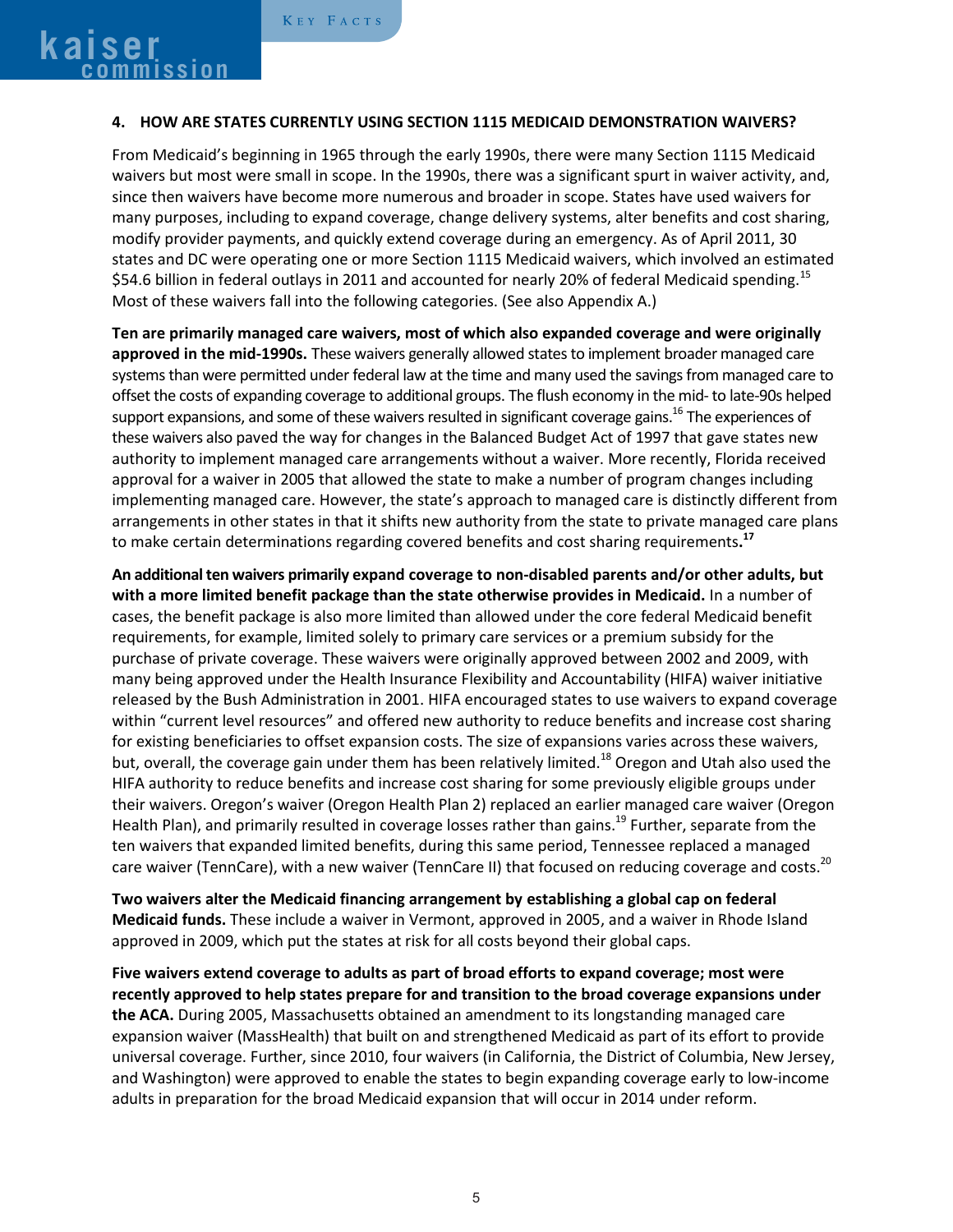#### **5. HOW DOES THE ACA IMPACT SECTION 1115 WAIVERS?**

**The ACA does not change the key provisions of Section 1115, but does require greater transparency in the Section 1115 Medicaid waiver approval and renewal process.** The ACA amended the Section 1115 waiver authority, leaving its key provisions intact but requiring the Secretary of HHS to issue regulations that provide for a process to ensure a "meaningful level of public input" in the development and approval of waiver demonstrations.

**The ACA also creates new Section 1115A and Section 1332 waiver authorities.** Section 1115A authorizes the Secretary to waive provisions of Medicare, Medicaid, and CHIP law, establishes the Center for Medicare and Medicaid Innovation (CMMI), and provides \$10 billion per year through FY2019 to test, evaluate, and expand different service delivery and payment models to slow cost growth while preserving or enhancing quality of care.<sup>21</sup> In addition, beginning in 2017, Section 1332 of the ACA provides authority for State Innovation Waivers of non-Medicaid provisions of the new law related to Exchanges, benefits, and cost-sharing protections and includes provisions to coordinate the Section 1115 and Section 1332 waiver processes.

**The ACA's Maintenance of Effort (MOE) requirement applies to coverage under Section 1115 waivers with some limited exceptions.** The ACA includes a MOE requirement designed to maintain coverage until the coverage expansions in Medicaid and Exchange coverage go into effect in 2014. Under the MOE requirement, as a condition of receiving federal Medicaid funding, states must maintain eligibility and enrollment policies that were in place when reform was enacted (March 23, 2010) until 2014 for adults in Medicaid and until 2019 for children in Medicaid and CHIP. One exception allows states facing a documented budget deficit to reduce eligibility for non-pregnant, non-disabled adults above 133% of the federal poverty level (FPL). The MOE requirement applies to coverage under Section 1115 waivers*.* However, under the MOE exception, a state facing a documented budget deficit can reduce waiver coverage for adults with income above 133% FPL.<sup>22</sup> Further, a state can make changes explicitly allowed under its waiver terms and conditions to stay within its budget neutrality limit (e.g., capping enrollment).<sup>23</sup> A state also can end or modify its waiver at the end of its approval period since the MOE provision does not require a state to continue a Section 1115 waiver beyond its expiration date.<sup>24</sup>

**As noted, since the passage of the ACA, several states have obtained Section 1115 waivers to extend coverage to low-income adults in preparation for the broad coverage expansions under reform; however, other states have expressed interest in obtaining waivers focused on reducing costs to address budget shortfalls.** It largely remains to be seen what types of specific changes states may seek through waivers to reduce program costs, although some states have expressed interest in waivers of the MOE requirement to reduce eligibility and impose new enrollment requirements as well as waivers to reduce benefits and increase costs imposed on enrollees. As is the case with all Section 1115 waivers, approval of waiver changes focused on reducing costs would be subject to the Secretary's discretion and determination as to whether the waiver is a demonstration project that furthers the objectives of the Medicaid program. 25

This brief was prepared by Samantha Artiga with the Kaiser Family Foundation's Commission on Medicaid and the Uninsured. The author extends thanks to Joan Alker with the Georgetown University Center for Children and Families, Judy Solomon with the Center for Budget and Policy Priorities, and Andy Schneider, consultant to the Kaiser Commission on Medicaid and the Uninsured, for their helpful comments.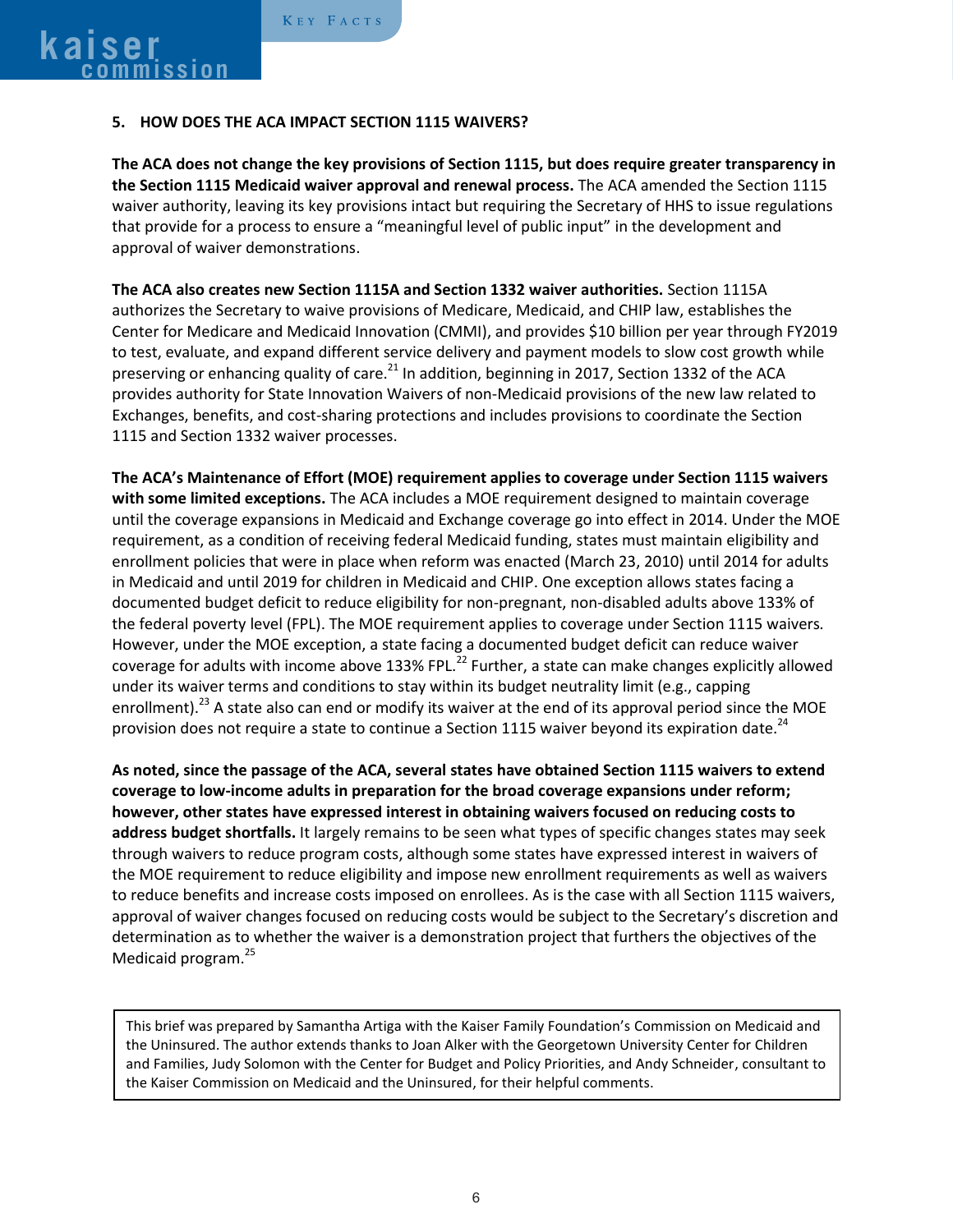

|                                                                            | . Chicholy C Scotion, 1115 incontain 176<br>Original<br>Last    |                 |                  |                   |
|----------------------------------------------------------------------------|-----------------------------------------------------------------|-----------------|------------------|-------------------|
| <b>State</b>                                                               | <b>Program Name</b>                                             | <b>Approval</b> | <b>Extension</b> | <b>Expiration</b> |
|                                                                            | <b>Managed Care</b>                                             |                 |                  |                   |
| AZ                                                                         | Arizona Health Care Cost Containment System                     | 7/13/1982       | 10/26/2006       | 9/30/2011         |
| DE                                                                         | Delaware Diamond State Health Plan                              | 5/17/1995       | 1/31/2011        | 12/31/2013        |
| FL.                                                                        | Florida Medicaid Reform                                         | 10/19/2005      | N/A              | 6/30/2011         |
| H1                                                                         | Hawaii QUEST Expanded                                           | 7/16/1993       | 2/1/2008         | 6/30/2013         |
| КY                                                                         | Kentucky Health Care Partnership Program                        | 12/9/1993       | 10/30/2008       | 10/31/2011        |
| <b>MD</b>                                                                  | Maryland HealthChoice                                           | 10/30/1996      | 8/29/2008        | 6/30/2011         |
| MN                                                                         | Minnesota Prepaid Medical Assistance Project Plus               | 4/27/1995       | 8/11/2008        | 6/30/2011         |
| <b>NY</b>                                                                  | New York Partnership Plan                                       | 7/15/1997       | 9/29/2006        | 4/30/2010         |
| OK                                                                         | Oklahoma SoonerCare Demonstration                               | 10/12/1995      | 12/30/2009       | 12/31/2012        |
| WI                                                                         | <b>Wisconsin BadgerCare</b>                                     | 1/22/1999       | 12/30/2010       | 12/31/2013        |
| <b>Limited Benefit Expansion</b>                                           |                                                                 |                 |                  |                   |
| AR                                                                         | Arkansas Safety Net Benefit Program                             | 3/3/2006        | N/A              | 9/30/2011         |
| $\sf ID$                                                                   | Idaho Medicaid Non-Pregnant Childless Adult Waiver              | 12/23/2009      | N/A              | 9/30/2014         |
| IA                                                                         | <b>lowaCare</b>                                                 | 7/1/2005        | 9/1/2010         | 12/31/2013        |
| ${\sf IN}$                                                                 | Healthy Indiana Plan                                            | 12/14/2007      | N/A              | 12/31/2012        |
| ME                                                                         | Maine Care for Childless Adults                                 | 9/13/2002       | 9/27/2010        | 12/31/2013        |
| MI                                                                         | Michigan Medicaid Nonpregnant Childless Adults Waiver           | 12/22/2009      | N/A              | 9/30/2014         |
|                                                                            |                                                                 |                 |                  | 9/30/2014         |
| <b>NM</b>                                                                  | New Mexico State Coverage Insurance                             | 12/30/2009      | N/A              |                   |
| OR                                                                         | Oregon Health Plan 2                                            | 10/15/2002      | 3/17/2010        | 10/31/2013        |
| UT                                                                         | <b>Utah Primary Care Network</b>                                | 2/8/2002        | 6/23/2010        | 6/30/2013         |
| WI                                                                         | Wisconsin BadgerCare Plus Health Insurance for Childless Adults | 12/31/2008      | N/A              | 12/31/2013        |
| <b>Restructuring of Federal Financing</b>                                  |                                                                 |                 |                  |                   |
| <b>RI</b>                                                                  | Rhode Island Global Consumer Choice Demonstration               | 1/16/2009       | N/A              | 12/31/2013        |
| VT                                                                         | Vermont Global Commitment to Health                             | 9/27/2005       | 12/29/2010       | 12/31/2013        |
| <b>Expansions to Low-Income Adults in Preparation for Reform Expansion</b> |                                                                 |                 |                  |                   |
| CA                                                                         | California's Bridge to Reform                                   | 8/31/2005       | 11/2/2010        | 10/31/2015        |
| DC                                                                         | <b>District of Columbia Childless Adults</b>                    | 10/28/2010      | N/A              | 12/31/2013        |
| MA                                                                         | MassHealth                                                      | 4/24/1995       | 12/22/2008       | 6/30/2011         |
| <b>NJ</b>                                                                  | <b>Childless Adult Expansion</b>                                | 4/4/2011        | N/A              | 12/31/2013        |
| <b>WA</b>                                                                  | Washington Transitional Bridge Demonstration                    | 1/3/2011        | N/A              | 12/31/2013        |
| <b>Other</b>                                                               |                                                                 |                 |                  |                   |
| <b>AR</b>                                                                  | <b>ARKids B</b>                                                 | 8/19/1997       | 12/23/2010       | 12/31/2013        |
| AR                                                                         | Arkansas TEFRA-Like 1115                                        | 10/17/2002      | 12/14/2010       | 12/31/2013        |
| FL.                                                                        | Florida MEDS-AD                                                 | 12/15/2005      | 12/14/2010       | 12/31/2013        |
| LA                                                                         | Louisiana Greater New Orleans Community Health Connection       | 9/22/2010       | N/A              | 12/31/2013        |
| ME                                                                         | Maine HIV/AIDS Program                                          | 2/24/2000       | 6/28/2010        | 12/31/2013        |
| <b>MO</b>                                                                  | Missouri Gateway to Better Health                               | 7/28/2010       | N/A              | 12/31/2013        |
| <b>MS</b>                                                                  | <b>Healthier Mississippi</b>                                    | 9/10/2004       | 10/29/2010       | 12/31/2013        |
| MT                                                                         | Montana Basic Medicaid for Able-Bodied Adults                   | 1/29/2004       | 11/24/2010       | 12/31/2013        |
| <b>NY</b>                                                                  | New York Federal-State Health Reform Partnership                | 9/29/2006       | N/A              | 3/31/2014         |
| TN                                                                         | TennCare II                                                     | 5/30/2002       | 12/15/2009       | 6/30/2013         |

#### **Appendix A: Overview of Active Comprehensive Section 1115 Medicaid Waivers**

Note: Waivers solely under Title XXI CHIP authority are not included.

Sources: Centers for Medicare and Medicaid Services, "Status of CAHPG Comprehensive 1115 Demonstrations," http://www.cms.gov/apps/files/Section1115%20Demos-040111.pdf, updated to reflect approval of New Jersey waiver in April 2011. Categorization of waivers based on KCMU analysis of waiver provisions.